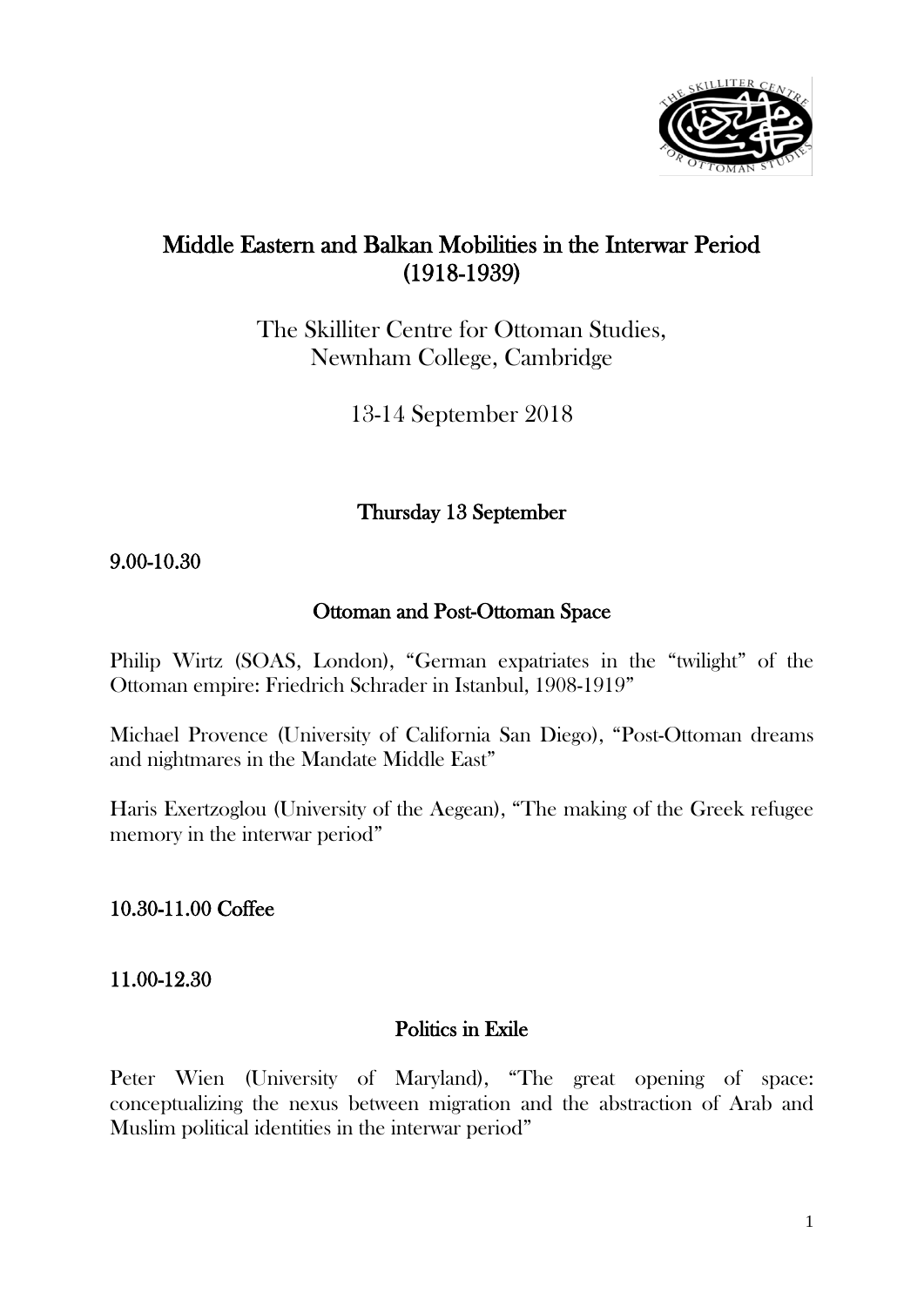Ebru Boyar (METU, Ankara), "Politics in exile: strategies of opposition to the republic among Turkish exiles in the interwar period"

Eli Osheroff (Leibniz-ZMO-Hebrew University, Jerusalem), "Pan Arabism and Zionism in the interwar period: on two unrealized population transfers"

# Friday 14 September

8.30-10.00

## **Mobility**

Amit Bein (Clemson University), "Strolling through Istanbul: Egyptians in 1930s Turkey"

Liat Kozma (Hebrew University, Jerusalem), "Regional careers: the mobility of doctors across new frontiers"

Fabio Giomi (CETOBAC, Paris), "The many roads to the "Right Path". Muslim association El-Hidaje between Egypt and Yugoslavia"

10.00-10.30 Coffee

10.30-12.00

### Integration

Leyla Amzi-Erdogdular (Rutgers University, Newark), "Yugoslav Muslims and Turkey: nation, allegiance, and migration in the interwar period"

Milena Methodieva (University of Toronto), "Worlds old and new: Muslim émigrés from Bulgaria in the aftermath of empire and the early Turkish republic"

Seda Özdemir Şimşek (Boğaziçi University, Istanbul), "Integration and visibility strategies of the middle-class refugees in Ayvalık after the Greek and Turkish compulsory population exchange"